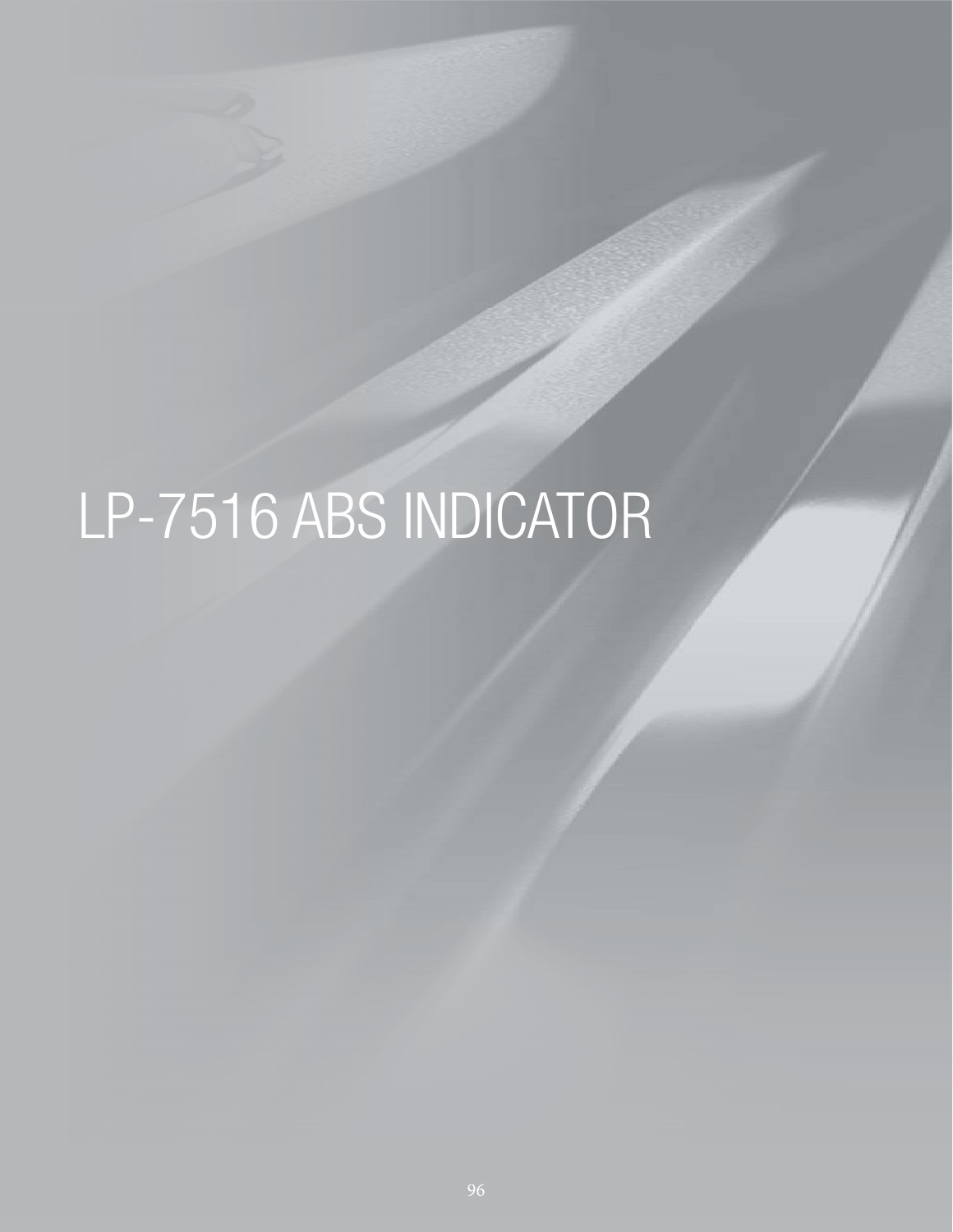

# LP-7516 ABS INDICATOR (NON-NTEP)

**MSCALE** 

Bright 1" Tall LED DIsplay

ABS Casing helps ensure excellent anti-interference and static-free ability.

## LP7516 LED INDICATOR

187516

ANT COM

The LP7516 economic weighing indicator uses a 20-bit high precision imported resolution of 1/15,000. It can be equipped on electronic scales. The indicator is wrapped in a plastic casing and i • Ships immediately in 1 business day AD convert with an internal resolution of more than 1,000,000 and an external wrapped in a plastic casing and has excellent anti-interference and static-free ability. It can be used in industrial and mining environment.

1 (800) 230-0120 COntact@inscaleusa.com CAGE Code 07GT5

contact@inscaleusa.com

www.inscaleusa.com

Nationwide Dealer Network

97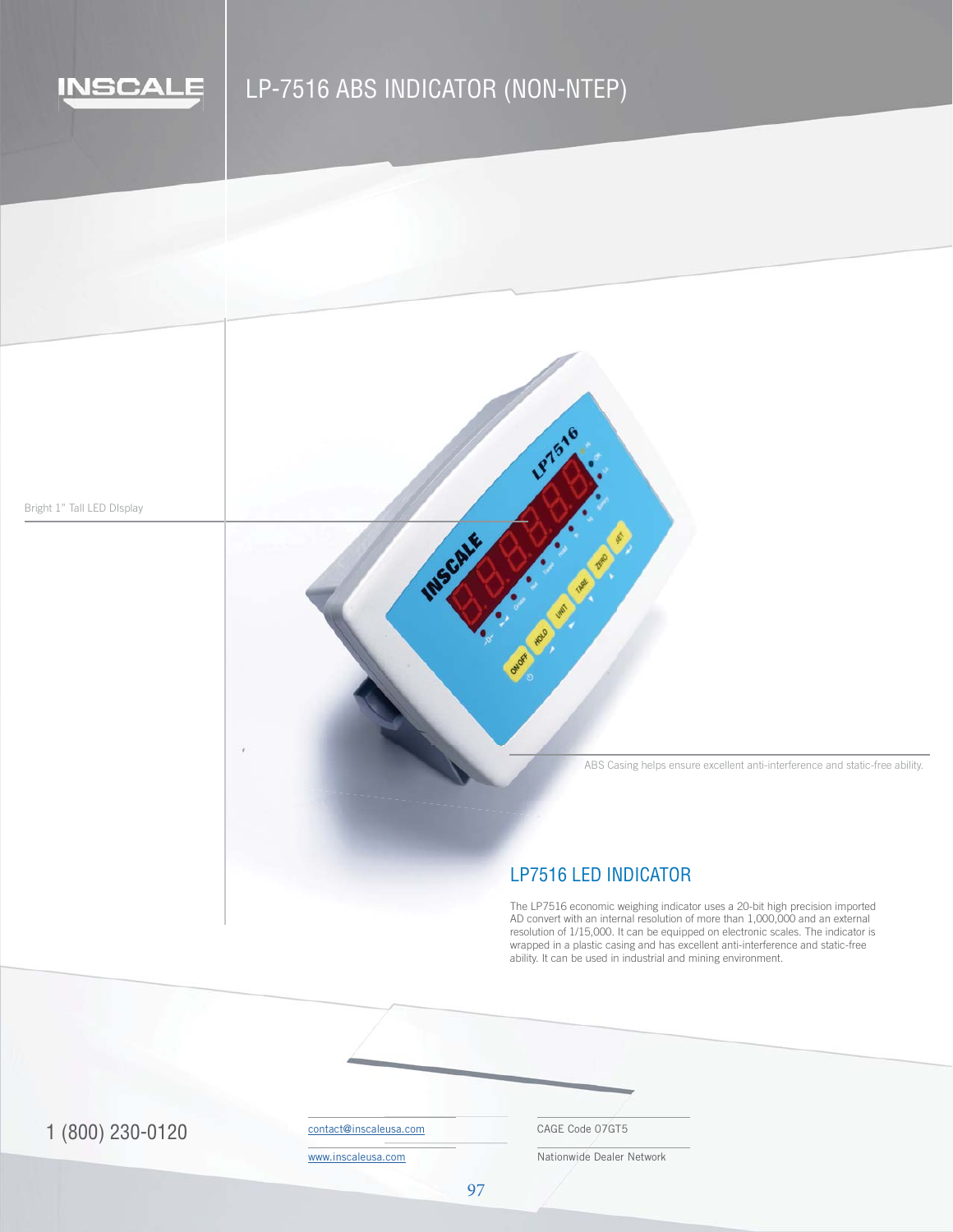# **INSCALE**

#### **OVERVIEW**

The LP7516 economic weighing indicator uses a 20-bit high precision imported AD convert with an internal resolution of more than 1,000,000 and an external resolution of 1/15,000. It can be equipped on electronic scales. The indicator is wrapped in a plastic casing and has excellent anti-interference and static-free ability. It can be used in industrial and mining environment.

## **SPECIFICATIONS**

ABS Plastic Enclosure 6 digit 1" Bright LED Display Rechargeable Battery Included KG/LB switchable Mounting Bracket and Hardwires Full Duplex RS-232 Serial Port Auto Hold / Peak Hold feature options Up to 1/10,000 display resolution Drives up to 8 350 Load cells Upper/lower limit alarm Ability to modify gravity based on geographical conditions

#### WARRANTY

We stand behind our products. INSCALE products come with a 3-Year Warranty from the date of original purchase on defects in material and workmanship for all INSCALE products properly installed by an authorized distributor under normal use and maintenance.